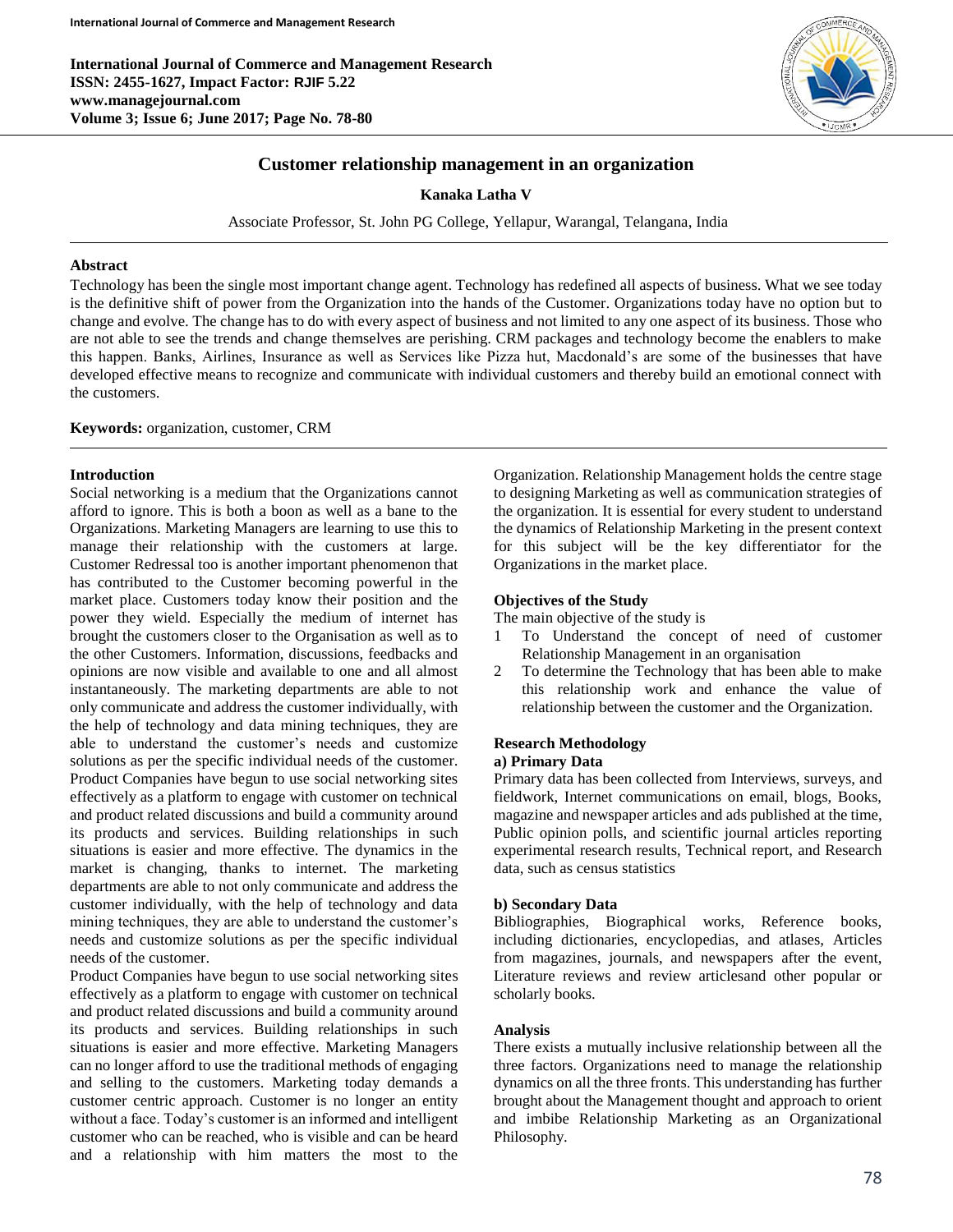The number of relationships that the Organization is required to manage are spread over several areas. Ongoing Relationship Management with Current Employees as well as prospective employees becomes very important for the Organization as the Human resource is a key resource for its business. Besides the employees, suppliers, as well as the Customers and intermediaries, the Organization has a relationship that needs to be managed with the public, Government as well as media too. Therefore it should be very clearly understood that Relationship Marketing is a business philosophy and not a marketing strategy. Of course Marketing strategy and plans are built around this Organizational philosophy and value of Relationship Marketing. CRM is useful tool for the Marketing professionals to get closer to their customer. Using CRM effectively they are able to offer customised marketing to individual customers and to a very large customer base. Companies can use the data warehousing and data mining techniques to get to know all about the customer including his personal details like birthdays, anniversaries as well as store details of his past transactions, his likes and dislikes as well as his preferences etc. Using statistical tools the data gathered can be used for extrapolation to anticipate customer behaviour and the market trends. In case of personalised service businesses like banking or hotel industry, this kind of data on the customer helps the Companies customise the service delivery to the individual. Customer retention and customer loyalty are the positive outcomes of a successful Relationship Marketing CRM process. Organizations today have accepted the fact that customer relationship is one area that they have got to focus upon and invest into. Technology has been able to make this relationship work and enhance the value of relationship between the customer and the Organization.

# **Significance of the Study**

Managements have successfully adapted to the concept of internal and external Relationship Marketing and have benefited immensely from it. Internally the concept of internal customer has yielded tremendous advantageous and brought about efficiencies in operations. TQM, JIT, Six Sigma philosophies have been successfully implemented thanks to the fundamental concept of internal customers and customer satisfaction. Apart from marketing and sales functions which are exposed to the Customers and markets and hence need to be sensitized and oriented towards relationship management, the Organizations have realized the need to sensitize the other departments including Finance, HR, Technical Service, Customer Service as well as the Product Development and legal departments towards relationship Management with he customers. This orientation has benefited the Organizations immensely besides changing the service dynamics for the customers.In this modern times, we happen to be living in a fast paced high tech society. Use of technology has become the backbone of our daily life. You are able to be in the comfortable environments of your home or office and manage all of your domestic chores such as banking, booking an airline ticket or buying insurance online. You are dealing with a particular bank, Credit Card Company or an airline know their process by yourself preferring to use them and resist any attempt to bank with a new bank or switch the airline. Haven't you been happy when the customer care executive that you called at the credit card company waived the late fee in view of your longstanding relationship?. You also notice that they try to call you and make irresistible offers to keep you happy. If you are wondering as to how they manage to get to know you better amidst thousands of customers, this is CRM helping the Companies manage to get closer to each individual customer while serving such huge customer base. Marketing as a function is no longer what it used to be a decade ago. Marketing Managers have had to learn new ways and methods to build strategies and reach out to the customers. Customers are not passive but are well informed, knowledgeable and are in a position to demand what they need. The customer profiles and characteristics have changed over the recent times. Technology has redefined the method of communication and supply chain to reach across to the customer. The marketing success today lies in building the Customer Chemistry. Getting to know the Customer, building relationship with the Customer and Managing Customer Relationships has become an important part of the Marketing function. Marketing strategies with respect to Relationship Management are not built in isolation but involve corporate philosophy and management vision too.

# **Scope of the Study**

CRM includes IT Hardware infrastructure, Software, Communication network as well as customization depending upon the Organization, its business and the customer. For CRM to be successful, the customization has to be based on the Relationship Marketing strategies and policies drawn up by the Company. Before customizing the CRM, there has to be an effort made to get under the skin of the customer and look at transactions and the needs of the customer through his eyes. Only when the customer needs are anticipated and addressed can the CRM become successful. When it comes to Relationship marketing, Organizations have realised that an automated CRM process is not desired by one and all and that human interaction is very much the unsaid need in every single transaction. Call centres have managed to emerge and grow as a business solution simply because of the human element that combines with the technological advantage. In the fast paced and competitive market, Organisations need to have their ears and eyes open to the Customers. Only those businesses that have invested in getting to know the customer on continual basis, built an on-going relationship, understood the needs and anticipated the customer needs have been successful in the long run. Technology has given way to the development of CRM software and processes that have made it possible for Companies to achieve multiple objectives. In reality CRM is the tool used by RM practitioners. Using CRM Companies establishing an interactive relationship with the customer. CRM further helps enhance the customer interaction by providing standardized process as well as clear cut guidelines for the customer redressal. When an Organisation develops a focus in managing its relationship with the Customer and listens to the Customer that Organisation is able to be in business tomorrow. A successful marketing manager or a business manager never stops listening to the Customer.

# **Conclusion**

Organizations have understood the value of Customer Relationship have been able to evolve strategies to increase the Customer's dependence on the products and services by customising and investing into building specific solutions that meet the needs of the customer. Such situation calls for